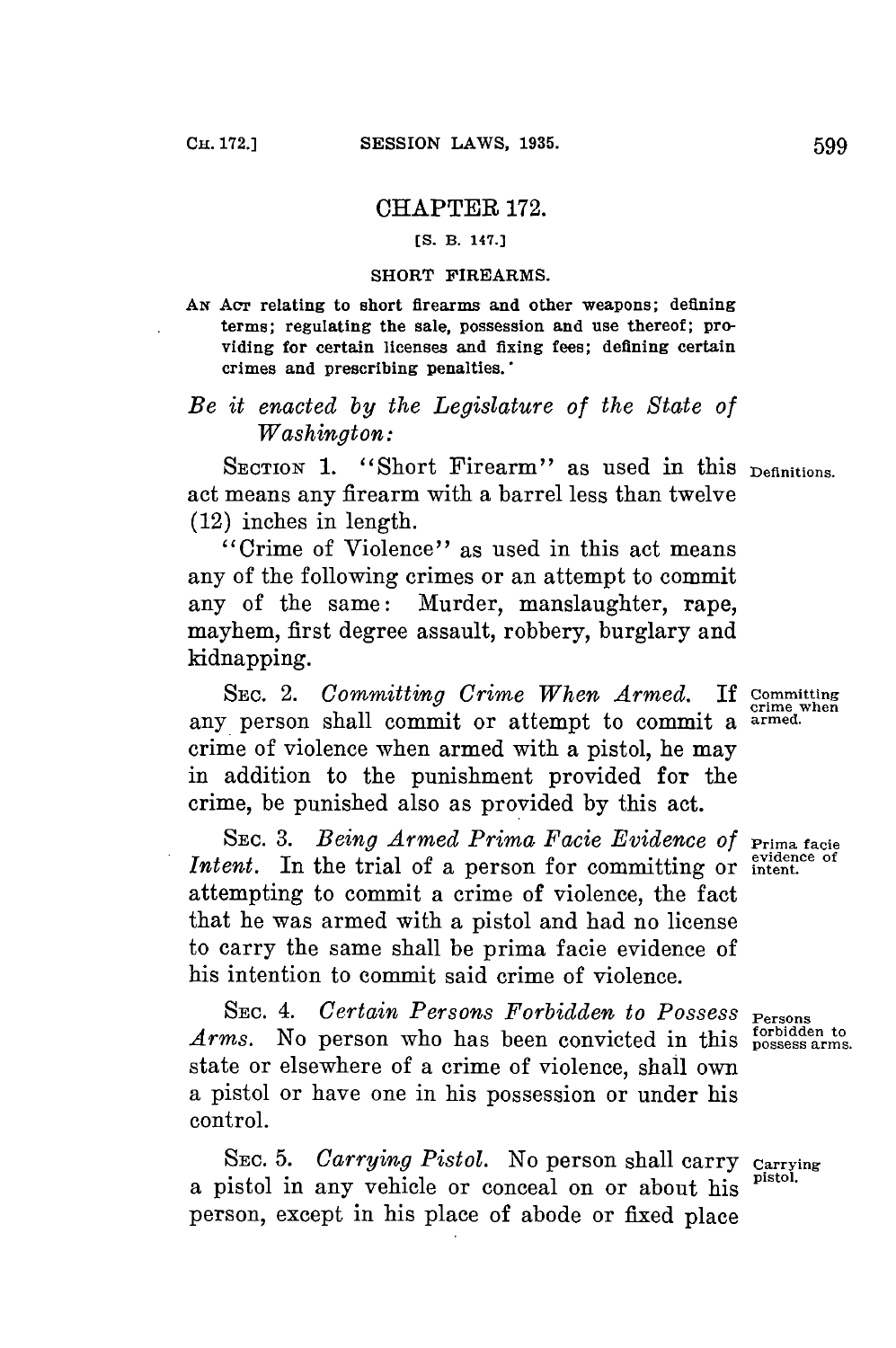of business, without a license therefor as hereinafter provided.

Exception **SEC. 6.** *Exception*. The provisions of the pre-**section.** ceding section shall not apply to marshals, sheriffs. prison or jail wardens or their deputies, policemen or other law-enforcement officers, or to members of the army, navy or marine corps of the United States or of the national guard or organized reserves when on duty, or to regularly enrolled members of any organization duly authorized to purchase or receive such weapons from the United States or from this state, or to regularly enrolled members of clubs organized for the purpose of target shooting and affiliated with a national shooting organization: *Provided,* Such members are at or are going to or from their places of assembly or target practice, or to officers or employees of the United States duly authorized to carry a concealed pistol, or to any person engaged in the business of manufacturing, repairing, or dealing in firearms or the agent or representative of any such person having in his possession, using, or carrying a pistol in the usual or ordinary course of such business, or to any person while carrying a pistol unloaded and in a secure wrapper from the place of purchase to his home or place of business or to a place of repair or back to his home or place of business or in moving from one place of abode or business to another.

**Issue of SEc.** *7. Issue of Licenses to Carry.* The judge of a court of record, the chief of police of a municipality, the sheriff of a county, shall upon the application of any person issue a license to such person to carry a pistol in a vehicle or concealed on or about his person within this state for not more than one year from date of issue, if it appears that the applicant has good reason to fear an injury to his person or property, or has any other proper reason for carrying a pistol, and that he is a suitable person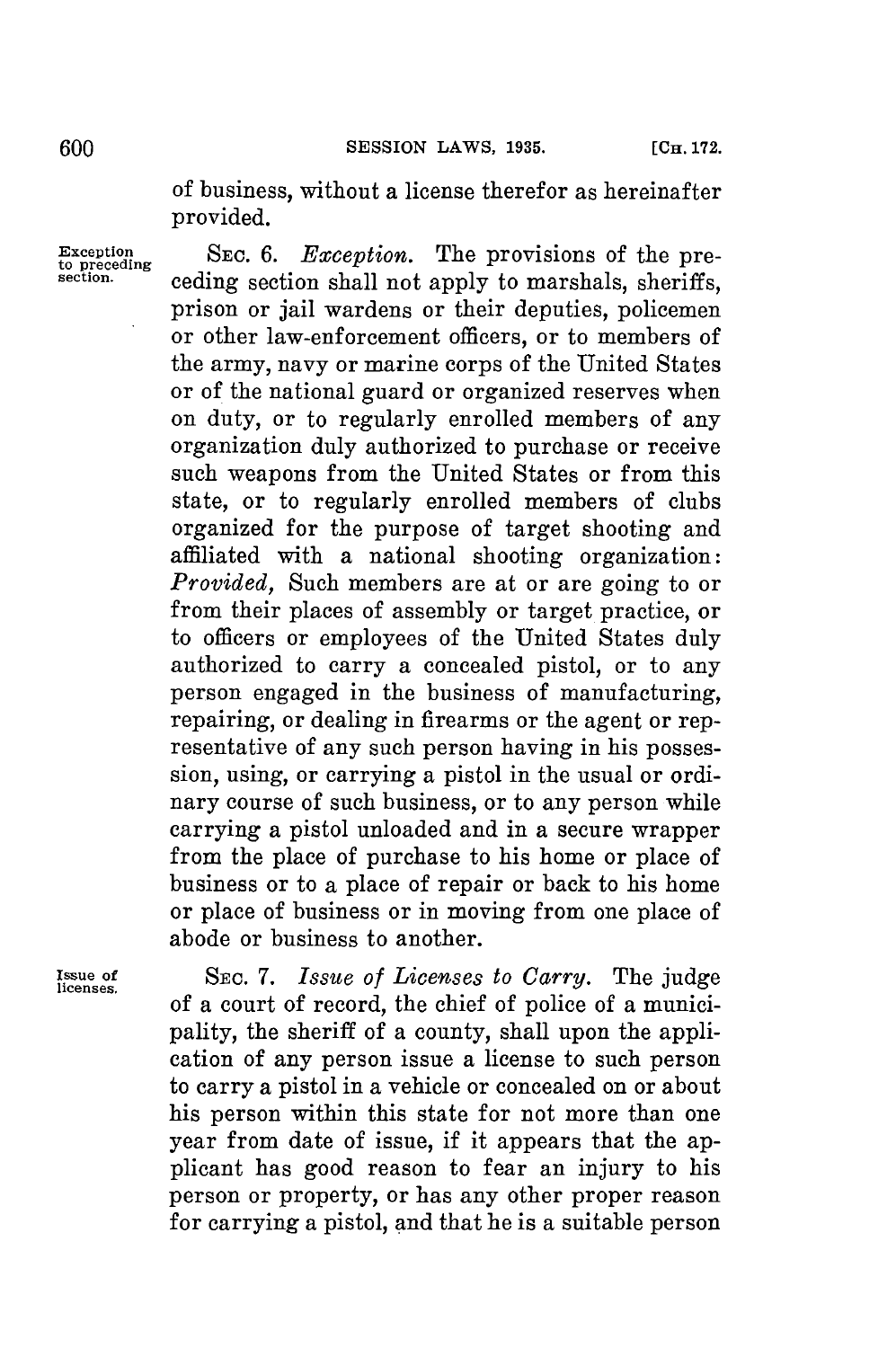to be so licensed. The license shall be in triplicate, in form to be prescribed **by** the state director of licenses, and shall bear the name, address, description and signature of the licensee and the reason given for desiring a license. The original thereof shall be delivered to the licensee, the duplicate shall within seven days be sent **by** registered mail to the director of licenses and the triplicate shall be preserved **for** six years, **by** the authority issuing said license. The fee for such license shall be one dollar **(\$1.00)** which shall be paid into the state treasury.

SEC. 8. *Delivery to Minors and Others Forbid-* Delivery to *den.* No person shall deliver a pistol to any person **forbidden** under the age of twenty-one or to one who he has reasonable cause to believe has been convicted of a crime of violence, or is a drug addict, an habitual drunkard, or of unsound mind.

SEC. *9. Sales Regulated.* No seller shall deliver **Sales** a pistol to the purchaser thereof until forty-eight hours shall have elapsed from the time of the application **for** the purchase thereof, and, when delivered, said pistol shall be securely wrapped and shall be unloaded. At the time of applying **for** the purchase of a pistol the purchaser shall sign in triplicate and deliver to the seller a statement containing his full name, address, occupation, color, place of birth, the date and hour of application, the caliber, make, model and manufacturer's number of the pistol to be purchased and a statement that he has never been convicted in this state or elsewhere of a crime of violence. The seller shall within six hours after such application, sign and attach his address and forward **by** registered mail one copy of such statement to the chief of police of the municipality or the sheriff of the county of which the seller is a resident; the duplicate duly signed **by** the seller shall within seven days be sent **by** him with his address to the director of licenses; the triplicate he shall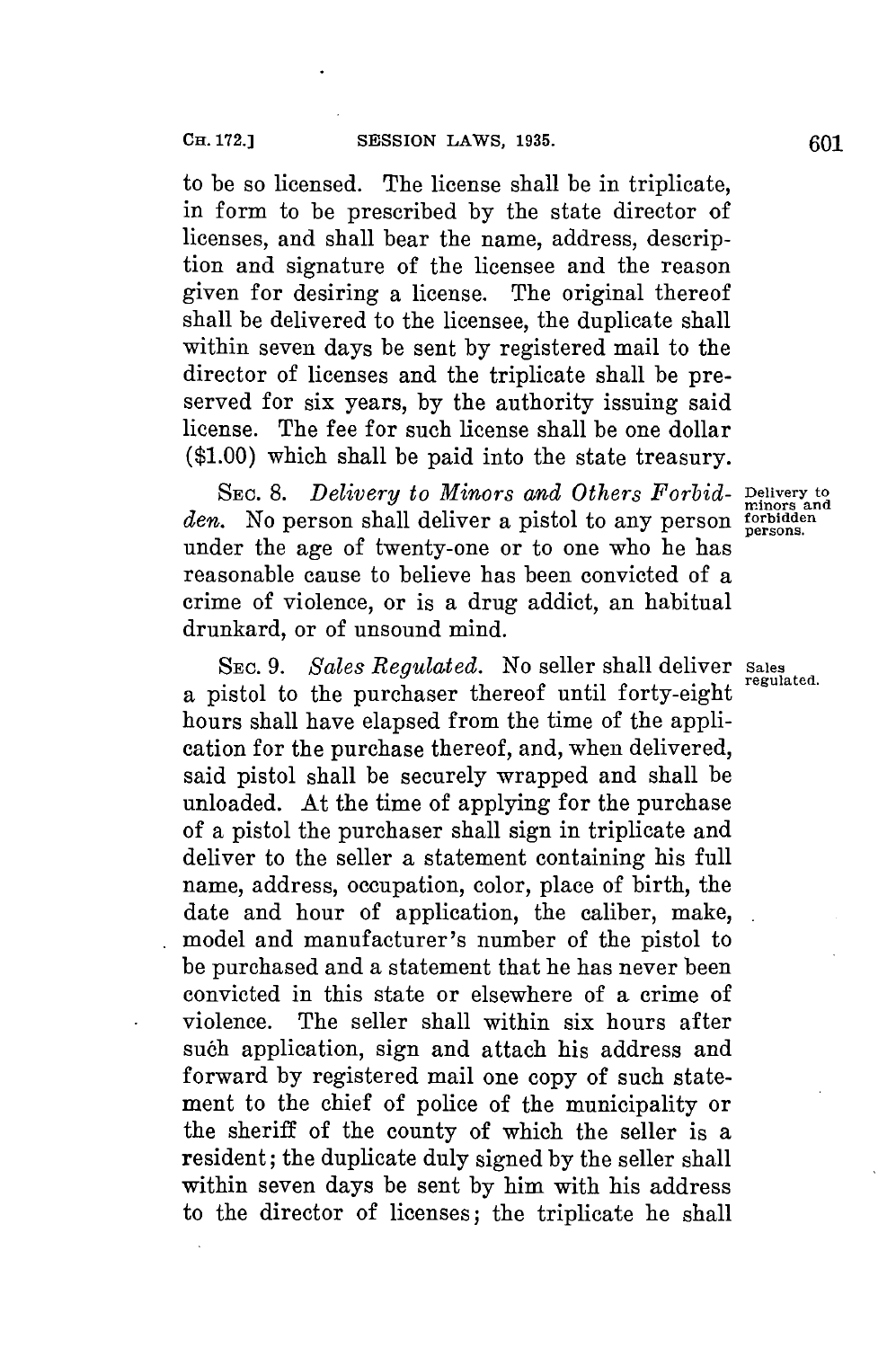retain for six years. This section shall not apply to sales at wholesale.

**conditions**

**Dealers to be SEC.** *10. Dealers to be Licensed.* No retail **licensed.** dealer shall sell or otherwise transfer, or expose for sale or transfer, or have in his possession with intent to sell, or otherwise transfer, any pistol without being licensed as hereinafter provided.

**Dealer's SEc.** *11. Dealer's Licenses, by Whom Granted* by whom and *Conditions Thereof.* The duly constituted licensing authorities of any city, town, or political subdivision of this state shall grant licenses in forms prescribed **by** the director of licenses effective for not more than one year from the date of issue permitting the licensee to sell pistols within this state subject to the following conditions in addition to those specified in section **9** hereof, for breach of any of which the license shall be forfeited and the licensee subject to punishment as provided in this act.

> **1.** The business shall be carried on only in the building designated in the license.

> 2. The license or a copy thereof, certified **by** the issuing authority, shall be displayed on the premises where it can easily be read.

> **3.** No pistol shall be sold (a) in violation of any provisions of this act, nor **(b)** shall a pistol be sold under any circumstances unless the purchaser is personally known to the seller or shall present clear evidence of his identity.

> 4. **A** true record in triplicate shall be made of every pistol sold, in a book kept for the purpose, the form of which may be prescribed **by** the director of licenses and shall be personally signed **by** the purchaser and **by** the person effecting the sale, each in the presence of the other, and shall contain the date of sale, the caliber, make, model and manufacturer's number of the weapon, the name, address, occupation, color and place of birth of the purchaser and a statement signed **by** the purchaser that he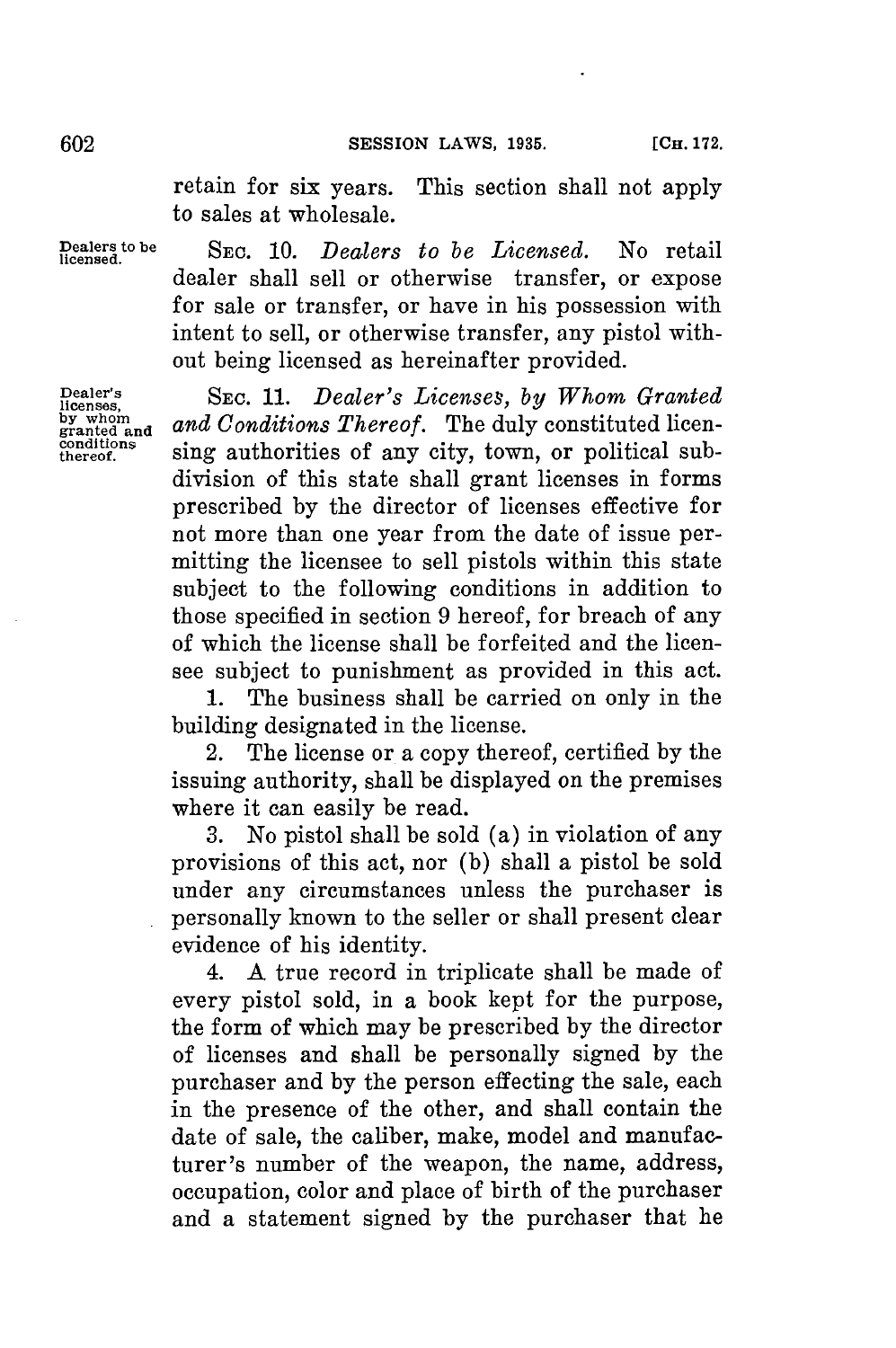has never been convicted in this state or elsewhere of a crime of violence. One copy shall within six hours be sent **by** registered mail to the chief of police of the municipality or the sheriff of the county of which the dealer is a resident; the duplicate the dealer shall within seven days send to the director of licenses; the triplicate the dealer shall retain for six years.

**5.** No pistol or imitation thereof or placard advertising the sale thereof shall be displayed in any part of any premises where it can readily be seen from the outside.

The fee for issuing said license shall be five **dol- Fee.** lars **(\$5.00)** which fee shall be paid into the state treasury.

SEC. 12. *Certain Transfers Forbidden.* No per- **Certain** son other than a duly licensed dealer shall make any loan secured **by** a mortgage, deposit or pledge of a pistol. Any licensed dealer receiving a pistol as a deposit or pledge **for** a loan shall keep such records and make such reports as are provided **by** law **for** pawnbrokers and second-hand dealers in cities of the first class. **A** duly licensed dealer may mortgage any pistol or stock of pistols but shall not deposit or pledge the same with any other person. No person shall lend or give a pistol to another or otherwise deliver a pistol contrary to the provisions of this act.

*SEC. 13. False Information Forbidden.* No per- **False information** son shall, in purchasing or otherwise securing delivery of a pistol or in applying **for** a license to carry the same, give false information or offer false evidence of his identity.

SEC. 14. *Alteration of Identifying Marks Pro-* Alteration of *hibited.* No person shall change, alter, remove, or marks obliterate the name of the maker, model, manufacturer's number, or other mark of identification on